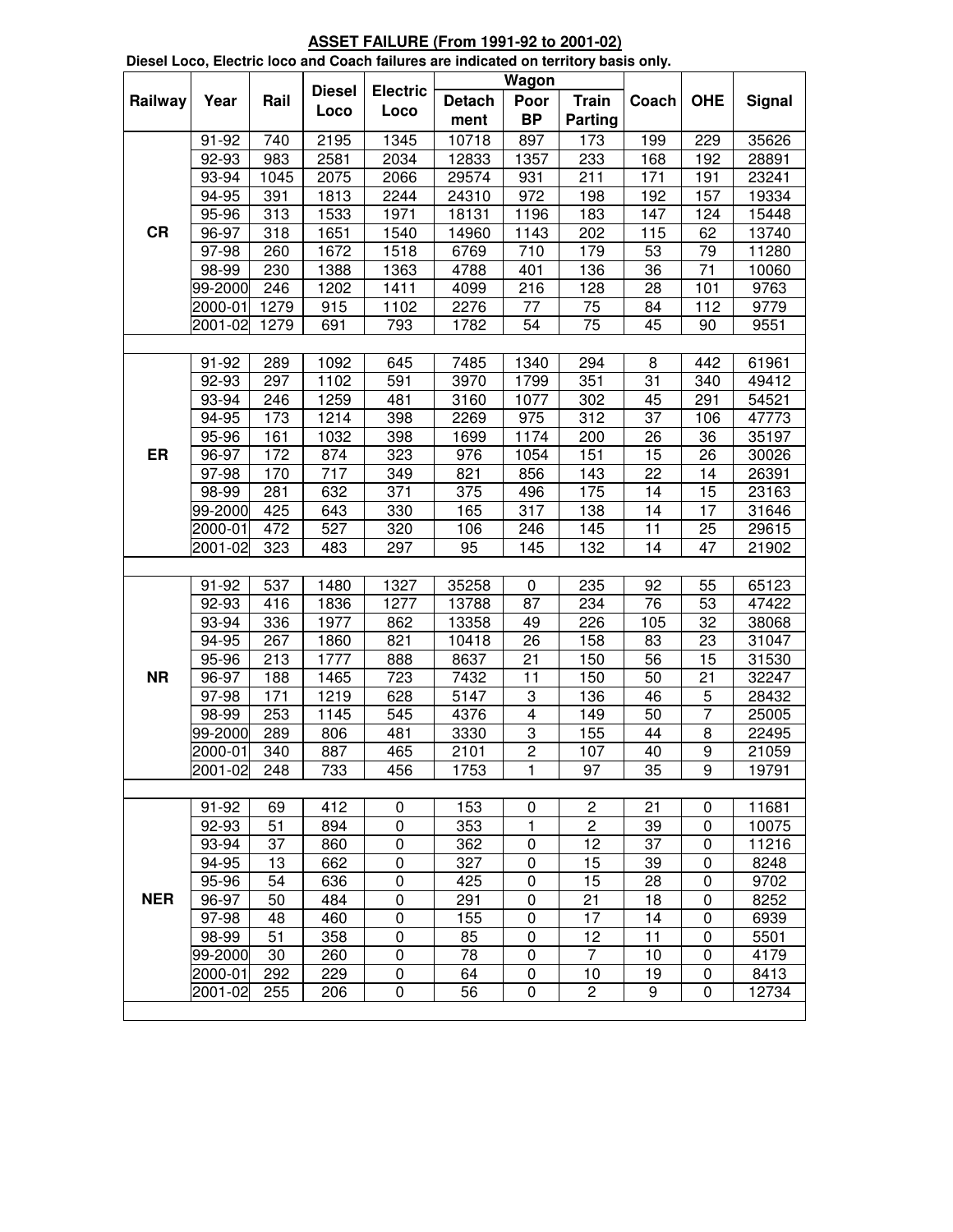|            |                |              |               |                     |               | <b>Wagon</b>   |              |                 |                         |                |
|------------|----------------|--------------|---------------|---------------------|---------------|----------------|--------------|-----------------|-------------------------|----------------|
| Railway    | Year           | Rail         | <b>Diesel</b> | <b>Electric</b>     | <b>Detach</b> | Poor           | <b>Train</b> | Coach           | <b>OHE</b>              | Signal         |
|            |                |              | Loco          | Loco                | ment          | <b>BP</b>      | Parting      |                 |                         |                |
|            | 91-92          | 13           | 304           | 0                   | 583           | $\pmb{0}$      | 22           | 29              | 0                       | 19999          |
|            | 92-93          | 17           | 258           | $\pmb{0}$           | 619           | $\pmb{0}$      | 20           | 24              | 0                       | 15077          |
|            | 93-94          | 16           | 234           | $\pmb{0}$           | 614           | $\pmb{0}$      | 28           | 34              | 0                       | 11853          |
|            | 94-95          | 17           | 304           | $\mathsf{O}\xspace$ | 508           | $\pmb{0}$      | 33           | 31              | 0                       | 9070           |
|            | 95-96          | 28           | 323           | $\pmb{0}$           | 319           | $\pmb{0}$      | 8            | 25              | $\pmb{0}$               | 6626           |
| <b>NFR</b> | 96-97          | 18           | 291           | $\pmb{0}$           | 226           | $\pmb{0}$      | 7            | 18              | $\pmb{0}$               | 5612           |
|            | 97-98          | 12           | 301           | $\pmb{0}$           | 201           | $\pmb{0}$      | 8            | 16              | $\pmb{0}$               | 5084           |
|            | 98-99          | 9            | 276           | 0                   | 183           | 0              | 12           | 19              | 0                       | 4057           |
|            | 99-2000        | 226          | 237           | 0                   | 156           | 0              | 6            | 12              | 0                       | 4577           |
|            | 2000-01        | 193          | 251           | 0                   | 142           | 0              | 6            | 11              | 0                       | 16502          |
|            | 2001-02        | 279          | 228           | $\mathbf 0$         | 127           | 0              | 7            | 32              | 0                       | 15293          |
|            |                |              |               |                     |               |                |              |                 |                         |                |
|            | 91-92          | 329          | 251           | 154                 | 3633          | 50             | 111          | 36              | 18                      | 8834           |
|            | 92-93          | 221          | 344           | 340                 | 4695          | 250            | 189          | 37              | 18                      | 8586           |
|            | 93-94          | 180          | 316           | 462                 | 4065          | 659            | 129          | 43              | 32                      | 9092           |
|            | 94-95          | 156          | 251           | 310                 | 4101          | 774            | 84           | 54              | 26                      | 7923           |
|            | 95-96          | 133          | 253           | 320                 | 3350          | 703            | 94           | 26              | 29                      | 7337           |
| <b>SR</b>  | 96-97          | 154          | 198           | 318                 | 3200          | 532            | 90           | 32              | 24                      | 6325           |
|            | 97-98          | 123          | 200           | 269                 | 2615          | 452            | 63           | 16              | 23                      | 5998           |
|            | 98-99          | 123          | 231           | 165                 | 2188          | 274            | 56           | 18              | 17                      | 5298           |
|            | 99-2000        | 126          | 209           | 71                  | 1305          | 185            | 53           | 7               | 12                      | 5435           |
|            | 2000-01        | 1273         | 369           | 253                 | 677           | 66             | 43           | 15              | 208                     | 11155          |
|            | 2001-02        | 1338         | 296           | 223                 | 654           | 14             | 57           | 15              | 58                      | 6985           |
|            |                |              |               |                     |               |                |              |                 |                         |                |
|            | 91-92          | 1749         | 486           | 585                 | 5418          | 0              | 79           | 64              | 13                      | 14413          |
|            | 92-93          | 2345         | 467           | 641                 | 6426          | 222            | 111          | 76              | 10                      | 13534          |
|            | 93-94          | 185          | 407           | 648                 | 3562          | 57             | 101          | 55              | 4                       | 11597          |
|            | 94-95          | 152          | 389           | 455                 | 2741          | 35             | 87           | 48              | 8                       | 8530           |
|            | 95-96          | 122          | 319           | 405                 | 2737          | 30             | 120          | 35              | $\overline{7}$          | 7777           |
| <b>SCR</b> | 96-97          | 118          | 326           | 355                 | 2508          | 19             | 98           | 26              | 5                       | 5926           |
|            | 97-98          | 115          | 366           | 376                 | 2216          | 28             | 101          | 35              | 11                      | 4749           |
|            | 98-99          | 101          | 487           | 334                 | 1029          | 23             | 99           | 15              | 6                       | 4597           |
|            | 99-2000        | 4029         | 602           | 365                 | 748           | 5              | 93           | 24              | $\overline{\mathbf{4}}$ | 21318          |
|            | 2000-01        | 3809         | 529           | 309                 | 603           | $\pmb{0}$      | 235          | 17              | $\overline{\mathbf{4}}$ | 17843          |
|            | 2001-02        | 4121         | 512           | 222                 | 388           | $\overline{0}$ | 186          | $\overline{13}$ | $\overline{\mathbf{4}}$ | 13222          |
|            |                |              |               |                     |               |                |              |                 |                         |                |
|            | 91-92<br>92-93 | 2622<br>1628 | 6542<br>4547  | 2896<br>2534        | 12819<br>9789 | 987<br>779     | 1113<br>719  | 85<br>87        | 256<br>82               | 10998<br>27207 |
|            | 93-94          | 1715         | 3991          | 2081                | 8114          | 409            | 604          |                 | 82                      | 29796          |
|            | 94-95          | 1443         | 3163          | 1635                | 6350          | 314            | 562          | 66<br>74        | 52                      | 24980          |
|            | 95-96          | 1516         | 2139          | 1620                | 4084          | 318            | 535          | 50              | 38                      | 21599          |
| <b>SER</b> | 96-97          | 1720         | 1946          | 1421                | 3516          | 290            | 449          | 44              | 23                      | 20267          |
|            | 97-98          | 1440         | 1734          | 1284                | 2490          | 226            | 418          | 21              | 22                      | 18744          |
|            | 98-99          | 2427         | 1443          | 1027                | 1871          | 166            | 401          | 24              | 19                      | 19824          |
|            | 99-2000        | 2506         | 1338          | 938                 | 1557          | 120            | 385          | 18              | $\overline{17}$         | 15735          |
|            | 2000-01        | 2108         | 1220          | 1031                | 1370          | 70             | 411          | 16              | 138                     | 14409          |
|            | 2001-02        | 1612         | 1070          | 988                 | 1236          | 40             | 412          | 17              | 90                      | 11358          |
|            |                |              |               |                     |               |                |              |                 |                         |                |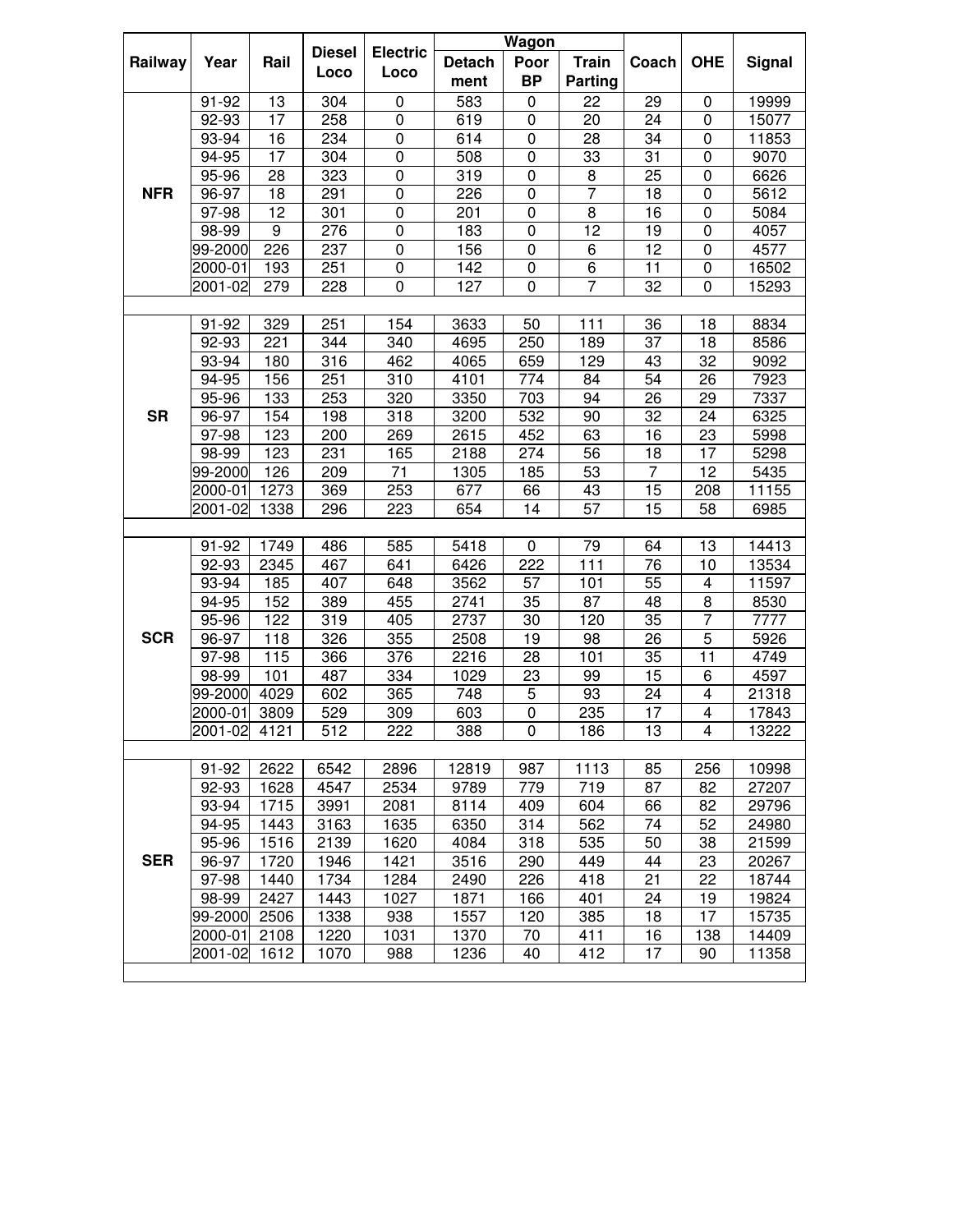|              |         |       |               |                 |               | <b>Wagon</b> |              |       |                |               |
|--------------|---------|-------|---------------|-----------------|---------------|--------------|--------------|-------|----------------|---------------|
| Railway      | Year    | Rail  | <b>Diesel</b> | <b>Electric</b> | <b>Detach</b> | Poor         | <b>Train</b> | Coach | <b>OHE</b>     | <b>Signal</b> |
|              |         |       | Loco          | Loco            | ment          | <b>BP</b>    | Parting      |       |                |               |
|              | 91-92   | 781   | 847           | 1160            | 16731         | 175          | 113          | 39    | 80             | 7654          |
|              | 92-93   | 632   | 724           | 540             | 8510          | 176          | 130          | 41    | 83             | 6404          |
|              | 93-94   | 424   | 703           | 447             | 8740          | 132          | 136          | 46    | 23             | 4061          |
|              | 94-95   | 368   | 564           | 356             | 7391          | 92           | 134          | 46    | 10             | 4490          |
|              | 95-96   | 270   | 462           | 289             | 4860          | 11           | 118          | 39    | 7              | 4514          |
| <b>WR</b>    | 96-97   | 227   | 390           | 276             | 4041          | 91           | 145          | 43    | 8              | 2864          |
|              | 97-98   | 333   | 408           | 262             | 3076          | 92           | 107          | 27    | 9              | 3397          |
|              | 98-99   | 377   | 387           | 230             | 2736          | 64           | 95           | 13    | 9              | 3049          |
|              | 99-2000 | 539   | 406           | 210             | 2091          | 22           | 69           | 12    | $\overline{7}$ | 3249          |
|              | 2000-01 | 894   | 462           | 205             | 1443          | 13           | 49           | 17    | 7              | 3960          |
|              | 2001-02 | 1223  | 589           | 232             | 1118          | 5            | 45           | 14    | 11             | 10406         |
|              |         |       |               |                 |               |              |              |       |                |               |
|              | 91-92   | 7129  | 13609         | 8112            | 92798         | 3449         | 2142         | 573   | 1093           | 236289        |
|              | 92-93   | 6590  | 12753         | 7957            | 60983         | 4671         | 1989         | 579   | 778            | 206608        |
|              | 93-94   | 4184  | 11822         | 7047            | 71549         | 3314         | 1749         | 602   | 655            | 193445        |
|              | 94-95   | 2980  | 10220         | 6219            | 58415         | 3188         | 1583         | 604   | 382            | 161395        |
| <b>TOTAL</b> | 95-96   | 2810  | 8474          | 5891            | 44242         | 3453         | 1423         | 432   | 256            | 139730        |
| IR           | 96-97   | 2965  | 7625          | 4956            | 37150         | 3140         | 1313         | 361   | 169            | 125259        |
|              | 97-98   | 2672  | 7077          | 4686            | 23490         | 2367         | 1172         | 250   | 163            | 111014        |
|              | 98-99   | 3852  | 6347          | 4035            | 17631         | 1428         | 1135         | 200   | 144            | 100554        |
|              | 99-2000 | 8416  | 5703          | 3806            | 13529         | 868          | 1034         | 169   | 166            | 118397        |
|              | 2000-01 | 10660 | 5389          | 3685            | 8782          | 474          | 1081         | 230   | 503            | 132735        |
|              | 2001-02 | 10678 | 4808          | 3211            | 7209          | 259          | 1013         | 194   | 309            | 121242        |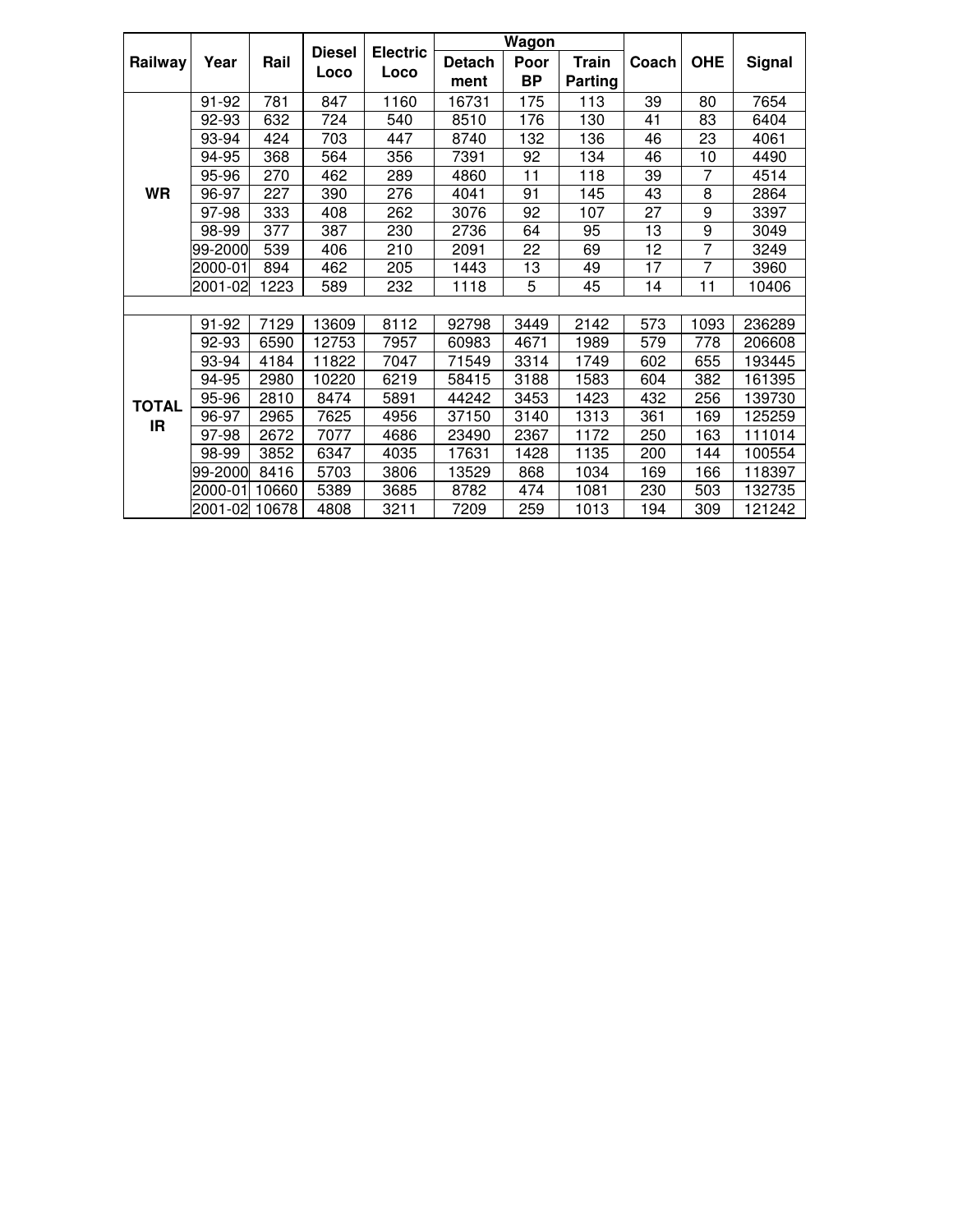## **ASSET FAILURE (2002-03 onwards)**

**1. Diesel Loco, Electric Loco and Coach Failures are indicated on Ownership basis.**

**2. Two zones (North Western Railway and East Central Railway) started w.e.f. 01.10.2002 and five zones (East Coast Railway, North Central Railway, South East Central Railway, South Western Railway and West Central Railway) started w.e.f. 01.04.2003. The data of new zones is from the same date only.** 

|            |                     |                            | Rail |        |                       |                         |                |                   |                  | Wagon                         |             |                            |                         |     |        |
|------------|---------------------|----------------------------|------|--------|-----------------------|-------------------------|----------------|-------------------|------------------|-------------------------------|-------------|----------------------------|-------------------------|-----|--------|
| RLY.       | Year                | Rail<br>Fractures Failures | Weld | Total  | <b>Diesel</b><br>Loco | <b>Electric</b><br>Loco | Detach<br>ment | Poor<br><b>BP</b> | Train<br>Parting | Spring<br><b>Breaka</b><br>ge | Hot<br>Axle | Journal<br><b>Breakage</b> | Coach   OHE             |     | Signal |
|            | 2002-03             | 457                        | 978  | 1435   | 691                   | 652                     | 1328           | 23                | 74               | 111                           | 240         | 0                          | 15                      | 133 | 9151   |
|            | 2003-04             | 241                        | 619  | 860    | 225                   | 417                     | 509            | $\mathbf 0$       | 30               | 47                            | 89          | 0                          | $\overline{4}$          | 102 | 4183   |
|            | 2004-05             | 140                        | 347  | 487    | 190                   | 288                     | 322            | 2                 | 40               | 51                            | 56          | 0                          | 4                       | 97  | 3653   |
|            | 2005-06             | 148                        | 274  | 422    | 164                   | 273                     | 277            | 10                | 75               | 28                            | 51          | 0                          | $\overline{7}$          | 133 | 3375   |
| СR         | 2006-07             | 118                        | 148  | 266    | 150                   | 280                     | 278            | 6                 | 86               | 15                            | 63          | 0                          | 4                       | 98  | 2981   |
|            | 2007-08             | 110                        | 164  | 274    | 181                   | 202                     | 200            | $\overline{7}$    | 59               | 4                             | 67          | 0                          | $\mathbf 2$             | 90  | 3003   |
|            | 2008-09             | 87                         | 107  | 194    | 162                   | 140                     | 187            | 1                 | 48               | 2                             | 76          | 0                          | 5                       | 72  | 2686   |
|            | 2009-10             | 92                         | 117  | 209    | 158                   | 125                     | 181            | $\overline{c}$    | 58               | 0                             | 67          | 0                          | 5                       | 70  | 2146   |
|            | 2010-11             | 140                        | 190  | 330    | 170                   | 121                     | 162            | 1                 | 56               | 3                             | 70          | $\mathbf 0$                | 6                       | 59  | 2186   |
|            | 2011-12             | 103                        | 154  | 257    | 135                   | 108                     | 156            | $\overline{c}$    | 46               | $\overline{c}$                | 72          | 0                          | 8                       | 50  | 15227  |
|            |                     |                            |      |        |                       |                         |                |                   |                  |                               |             |                            |                         |     |        |
|            | 2002-03             | 157                        | 99   | 256    | 417                   | 473                     | 65             | 39                | 59               | 33                            | 52          | 1                          | 21                      | 278 | 15563  |
|            | 2003-04             | 92                         | 65   | 157    | 253                   | 185                     | 8              | $\mathbf{1}$      | 9                | 5                             | 11          | 0                          | 13                      | 12  | 7451   |
|            | 2004-05             | 69                         | 55   | 124    | 226                   | 174                     | 0              | 1                 | 6                | 0                             | 5           | 0                          | 10                      | 29  | 6105   |
|            | 2005-06             | 51                         | 49   | 100    | 218                   | 170                     | 1              | $\mathbf 0$       | 5                | 2                             | 8           | 0                          | 10                      | 29  | 5704   |
| ER         | 2006-07             | 60                         | 73   | 133    | 256                   | 165                     | 4              | $\mathbf 0$       | 19               | 13                            | 13          | 0                          | 5                       | 16  | 16205  |
|            | 2007-08             | 63                         | 62   | 125    | 216                   | 127                     | 3              | $\mathbf 0$       | 22               | 0                             | 8           | $\mathbf 0$                | 11                      | 19  | 25070  |
|            | 2008-09             | 91                         | 56   | 147    | 214                   | 82                      | 16             | $\mathbf 0$       | 18               | 0                             | 10          | $\mathbf 0$                | 6                       | 18  | 20128  |
|            | 2009-10             | 90                         | 82   | 172    | 230                   | 112                     | 5              | 1                 | 11               | 0                             | 14          | 0                          | 13                      | 34  | 15711  |
|            | 2010-11             | 84                         | 73   | 157    | 227                   | 115                     | 4              | 0                 | 19               | 0                             | 15          | 0                          | 5                       | 19  | 14286  |
|            | 2011-12             | 92                         | 67   | 159    | 166                   | 87                      | 1              | $\mathbf 0$       | 14               | 0                             | 8           | 0                          | 8                       | 24  | 17065  |
|            |                     |                            |      |        |                       |                         |                |                   |                  |                               |             |                            |                         |     |        |
|            | 2002-03             | 167                        | 190  | 357    | 58                    | 180                     | 112            | 75                | 97               | 37                            | 64          | 0                          | 4                       | 41  | 9320   |
|            | 2003-04             | 110                        | 250  | 360    | 170                   | 409                     | 82             | 40                | 84               | 47                            | 35          | 0                          | 16                      | 96  | 13835  |
|            | 2004-05             | 148                        | 242  | 390    | 260                   | 406                     | 85             | 26                | 56               | 67                            | 46          | 1                          | 9                       | 81  | 20064  |
|            | 2005-06             | 206                        | 283  | 489    | 318                   | 437                     | 65             | 7                 | 94               | 44                            | 46          | 0                          | 11                      | 30  | 20311  |
| <b>ECR</b> | 2006-07             | 195                        | 281  | 476    | 335                   | 405                     | 85             | 3                 | 95               | 48                            | 31          | 0                          | 6                       | 63  | 19180  |
|            | 2007-08             | 169                        | 195  | 364    | 293                   | 369                     | 130            | 5                 | 67               | 15                            | 36          | 0                          | 5                       | 45  | 17241  |
|            | 2008-09             | 170                        | 166  | 336    | 242                   | 245                     | 150            | $\mathbf 0$       | 72               | 12                            | 44          | 0                          | 6                       | 40  | 14332  |
|            | 2009-10             | 168                        | 208  | 376    | 224                   | 216                     | 83             | $\mathbf 0$       | 66               | 13                            | 51          | 0                          | 11                      | 113 | 13293  |
|            | 2010-11             | 178                        | 219  | 397    | 229                   | 215                     | 77             | 0                 | 70               | 3                             | 68          | 0                          | 3                       | 128 | 13807  |
|            | 2011-12             | 161                        | 180  | 341    | 169                   | 154                     | 61             | $\mathbf 0$       | 89               | 9                             | 86          | 0                          | $\overline{\mathbf{4}}$ | 106 | 12017  |
|            |                     |                            |      |        |                       |                         |                |                   |                  |                               |             |                            |                         |     |        |
|            | 2003-04             | 55                         | 126  | 181    | 308                   | 91                      | 225            | 3                 | 60               | 46                            | 32          | 0                          | 5                       | 10  | 9345   |
|            | 2004-05             | 25                         | 65   | $90\,$ | 242                   | 43                      | 237            | $\mathbf{1}$      | 42               | 39                            | 32          | 0                          | $10$                    | 5   | 8620   |
|            | 2005-06             | 27                         | 66   | 93     | 236                   | 144                     | 341            | 0                 | 77               | 43                            | 46          | 0                          | 5                       | 11  | 4608   |
|            | 2006-07             | 7                          | 14   | 21     | 202                   | 121                     | 202            | 0                 | 61               | 21                            | 39          | 0                          | 11                      | 8   | 7340   |
|            | <b>ECoR</b> 2007-08 | 5                          | 16   | 21     | 197                   | 111                     | 113            | 0                 | 48               | 16                            | 45          | 0                          | 6                       | 5   | 6161   |
|            | 2008-09             | 5                          | 6    | 11     | 167                   | 92                      | 98             | $\mathbf 0$       | 53               | 8                             | 43          | 0                          | 9                       | 4   | 4914   |
|            | $2009 - 10$         | 8                          | 25   | 33     | 101                   | 121                     | 109            | 0                 | 74               | 1                             | 52          | 0                          | 11                      | 9   | 4752   |
|            | 2010-11             | 33                         | 45   | 78     | 67                    | 107                     | 89             | 0                 | 74               | 4                             | 51          | 0                          | 5                       | 11  | 4418   |
|            | 2011-12             | 50                         | 53   | 103    | 53                    | 99                      | 86             | $\mathbf 0$       | 74               | 0                             | 49          | 0                          | 9                       | 13  | 4099   |
|            |                     |                            |      |        |                       |                         |                |                   |                  |                               |             |                            |                         |     |        |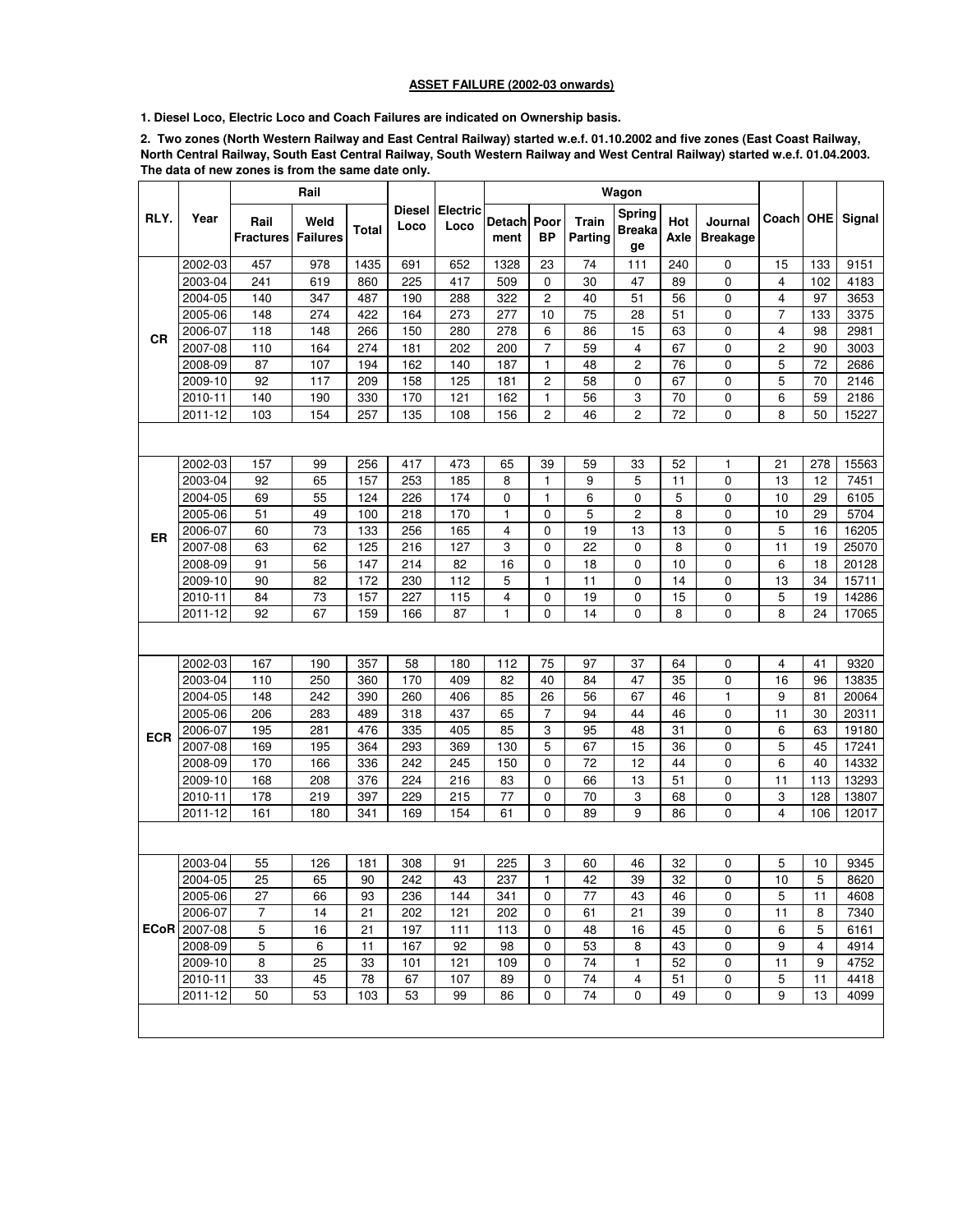|            |                    |                          | Rail                    |              |                       |                         |                |                |                         | Wagon                                |                |                            |                              |              |              |
|------------|--------------------|--------------------------|-------------------------|--------------|-----------------------|-------------------------|----------------|----------------|-------------------------|--------------------------------------|----------------|----------------------------|------------------------------|--------------|--------------|
| RLY.       | Year               | Rail<br><b>Fractures</b> | Weld<br><b>Failures</b> | <b>Total</b> | <b>Diesel</b><br>Loco | <b>Electric</b><br>Loco | Detach<br>ment | Poor<br>ВP     | <b>Train</b><br>Parting | <b>Spring</b><br><b>Breaka</b><br>ge | Hot<br>Axle    | Journal<br><b>Breakage</b> | Coach   OHE                  |              | Signal       |
|            | 2002-03            | 46                       | 92                      | 138          | 526                   | 332                     | 1529           | 1              | 69                      | 358                                  | 265            | 1                          | 21                           | 8            | 17624        |
|            | 2003-04            | 21                       | 48                      | 69           | 504                   | 235                     | 492            | 0              | 23                      | 207                                  | 65             | 0                          | 26                           | 9            | 15821        |
|            | 2004-05            | 19                       | 43                      | 62           | 466                   | 244                     | 391            | 0              | 15                      | 184                                  | 30             | 0                          | 23                           | 11           | 14889        |
|            | 2005-06            | 19                       | 39                      | 58           | 456                   | 236                     | 235            | 0              | 10                      | 111                                  | 33             | 0                          | 19                           | 4            | 15104        |
| <b>NR</b>  | 2006-07            | 17                       | 35                      | 52           | 472                   | 259                     | 177            | 0              | 22                      | 79                                   | 23             | 0                          | 16                           | 6            | 24285        |
|            | 2007-08            | 40                       | 51                      | 91           | 494                   | 246                     | 190            | 0              | 31                      | 68                                   | 37             | 0                          | 8                            | 6            | 34721        |
|            | 2008-09            | 39                       | 45                      | 84           | 458                   | 236                     | 162            | 0              | 26                      | 61                                   | 36             | 0                          | 22                           | 5            | 29709        |
|            | 2009-10            | 559                      | 669                     | 1228         | 525                   | 197                     | 157            | 0              | 18                      | 48                                   | 50             | 0                          | 15                           | $\mathbf{1}$ | 22274        |
|            | 2010-11            | 725                      | 613                     | 1338         | 537                   | 193                     | 137            | 0              | 19                      | 21                                   | 70             | 0                          | 11                           | 9            | 17610        |
|            | 2011-12            | 694                      | 643                     | 1337         | 506                   | 209                     | 141            | $\Omega$       | 19                      | 4                                    | 52             | 0                          | 17                           | 10           | 18348        |
|            |                    |                          |                         |              |                       |                         |                |                |                         |                                      |                |                            |                              |              |              |
|            | 2003-04            | 232                      | 553                     | 785<br>900   | 120<br>112            | 249                     | 986            | 1<br>5         | 70<br>92                | 198                                  | 147            | 1                          | $\overline{c}$               | 23<br>42     | 13644        |
|            | 2004-05<br>2005-06 | 402                      | 498                     | 1290         |                       | 246                     | 787<br>716     | 3              |                         | 98                                   | 111            | 6                          | $\overline{c}$               | 27           | 11394        |
|            | 2006-07            | 772<br>589               | 518<br>617              | 1206         | 138<br>197            | 257<br>238              | 695            | 0              | 69<br>97                | 69<br>50                             | 77<br>95       | 2<br>0                     | $\overline{\mathbf{c}}$<br>3 | 13           | 9448<br>9800 |
| <b>NCR</b> | 2007-08            | 607                      | 467                     | 1074         | 197                   | 175                     | 348            | 0              | 66                      | 23                                   | 63             | 0                          | $\mathbf{1}$                 | 17           | 7327         |
|            | 2008-09            | 489                      | 342                     | 831          | 245                   | 131                     | 259            | 0              | 76                      | 13                                   | 111            | $\mathbf{1}$               | $\mathbf 0$                  | 24           | 6163         |
|            | 2009-10            | 373                      | 322                     | 695          | 257                   | 137                     | 177            | 0              | 73                      | 7                                    | 92             | 0                          | $\overline{c}$               | 11           | 7559         |
|            | 2010-11            | 197                      | 224                     | 421          | 242                   | 128                     | 191            | 0              | 81                      | 2                                    | 122            | 2                          | $\mathbf{1}$                 | 25           | 8211         |
|            | 2011-12            | 210                      | 198                     | 408          | 241                   | 99                      | 172            | $\Omega$       | 78                      | 0                                    | 118            | 1                          | 3                            | 31           | 9600         |
|            |                    |                          |                         |              |                       |                         |                |                |                         |                                      |                |                            |                              |              |              |
|            | 2002-03            | 86                       | 75                      | 161          | 296                   | 0                       | 23             | 0              | 3                       | 0                                    | 10             | 0                          | 10                           | 0            | 9662         |
|            | 2003-04            | 79                       | 53                      | 132          | 271                   | 0                       | 16             | 0              | 4                       | 1                                    | 5              | 0                          | 12                           | 0            | 6496         |
|            | 2004-05            | 72                       | 54                      | 126          | 315                   | 0                       | 12             | 0              | 0                       | 3                                    | $\mathbf{1}$   | 0                          | 14                           | 63           | 5872         |
|            | 2005-06            | 63                       | 49                      | 112          | 315                   | 0                       | 9              | 0              | 5                       | 0                                    | 0              | 0                          | 9                            | 92           | 5622         |
|            | 2006-07            | 47                       | 58                      | 105          | 291                   | 0                       | 6              | 0              | 6                       | 0                                    | $\mathbf{1}$   | 0                          | 4                            | 6            | 6253         |
| <b>NER</b> | 2007-08            | 60                       | 81                      | 141          | 268                   | 0                       | 4              | 0              | 1                       | 0                                    | 0              | 0                          | $\mathbf{1}$                 | 0            | 6941         |
|            | 2008-09            | 120                      | 44                      | 164          | 255                   | 0                       | 2              | 0              | 6                       | 0                                    | 0              | 0                          | $\overline{c}$               | 0            | 4822         |
|            | 2009-10            | 143                      | 95                      | 238          | 276                   | 0                       | 6              | 0              | 1                       | 0                                    | 0              | 0                          | 3                            | $\mathbf 0$  | 3395         |
|            | 2010-11            | 80                       | 61                      | 141          | 366                   | 0                       | 12             | 0              | 7                       | 0                                    | $\mathbf{1}$   | 0                          | $\overline{c}$               | 0            | 2805         |
|            | 2011-12            | 55                       | 71                      | 126          | 321                   | 0                       | 18             | 0              | 5                       | 0                                    | 3              | 0                          | 3                            | 0            | 2870         |
|            |                    |                          |                         |              |                       |                         |                |                |                         |                                      |                |                            |                              |              |              |
|            | 2002-03            | 62                       | 276                     | 338          | 135                   | 0                       | 181            | 0              | $\overline{7}$          | 10                                   | 12             | 0                          | 30                           | 0            | 13811        |
|            | 2003-04            | 62                       | 284                     | 346          | 145                   | 0                       | 123            | 0              | 2                       | 8                                    | 15             | 0                          | 28                           | 0            | 11175        |
|            | 2004-05            | 88                       | 369                     | 457          | 309                   | 0                       | 90             | 2              | 6                       | 5                                    | 23             | 0                          | 18                           | $\mathbf 0$  | 10521        |
|            | 2005-06            | 61                       | 332                     | 393          | 434                   | 0                       | 69             | 5              | 9                       | 6                                    | 6              | 0                          | 18                           | 0            | 7106         |
| <b>NFR</b> | 2006-07            | 31                       | 306                     | 337          | 398                   | 0                       | 41             | $\overline{c}$ | 4                       | 3                                    | 13             | 0                          | 12                           | 0            | 7626         |
|            | 2007-08            | 35                       | 241                     | 276          | 429                   | 0                       | 30             | 0              | 10                      | 0                                    | З              | 0                          | 5                            | 0            | 9601         |
|            | 2008-09            | 21                       | 107                     | 128          | 403                   | 0                       | 22             | 0              | 2                       | $\mathbf{1}$                         | 6              | 0                          | 5                            | 0            | 7503         |
|            | 2009-10            | 25                       | 54                      | 79           | 394                   | 0                       | 9              | 0              | 4                       | 0                                    | $\overline{7}$ | 0                          | 5                            | 0            | 6495         |
|            | 2010-11            | 26                       | 56                      | 82           | 378                   | 0                       | 13             | 0              | 7                       | 0                                    | 22             | 0                          | $\overline{\mathbf{c}}$      | 0            | 5236         |
|            | 2011-12            | 27                       | 39                      | 66           | 341                   | 0                       | 37             | 0              | 9                       | 0                                    | 19             | 0                          | 3                            | 0            | 5394         |
|            | 2002-03            | 94                       | 156                     | 250          | 172                   | 0                       | 98             | 1.             | 2                       | 13                                   | 39             | 0                          | 0                            | 0            | 2929         |
|            | 2003-04            | 98                       | 222                     | 320          | 267                   | 0                       | 189            | $\overline{c}$ | $\overline{c}$          | 65                                   | 37             | 0                          | 5                            | $\mathbf 0$  | 6469         |
|            | 2004-05            | 187                      | 203                     | 390          | 324                   | 0                       | 251            | 5              | 6                       | 26                                   | 22             | 0                          | 5                            | 0            | 6298         |
|            | 2005-06            | 72                       | 124                     | 196          | 314                   | 0                       | 85             | 1              | 12                      | 12                                   | 21             | 2                          | 3                            | 0            | 6176         |
|            | 2006-07            | 70                       | 137                     | 207          | 265                   | 0                       | 65             | 1              | 14                      | 8                                    | 15             | 1                          | 3                            | 0            | 5380         |
| <b>NWR</b> | 2007-08            | 159                      | 92                      | 251          | 209                   | 0                       | 80             | $\overline{c}$ | 20                      | 9                                    | 17             | 0                          | $\sqrt{2}$                   | 0            | 6347         |
|            | 2008-09            | 138                      | 85                      | 223          | 219                   | 0                       | 48             | 0              | 10                      | 9                                    | 17             | 0                          | $\overline{c}$               | 0            | 6284         |
|            | 2009-10            | 125                      | 92                      | 217          | 274                   | 0                       | 48             | 0              | 14                      | 5                                    | 20             | 0                          | 1                            | 0            | 5898         |
|            | 2010-11            | 92                       | 166                     | 258          | 326                   | 0                       | 29             | 0              | 28                      | 1                                    | 36             | 0                          | 3                            | 0            | 4425         |
|            | 2011-12            | 43                       | 156                     | 199          | 285                   | 0                       | 35             | $\mathbf{1}$   | 11                      | 0                                    | 42             | 0                          | 11                           | 0            | 2638         |
|            |                    |                          |                         |              |                       |                         |                |                |                         |                                      |                |                            |                              |              |              |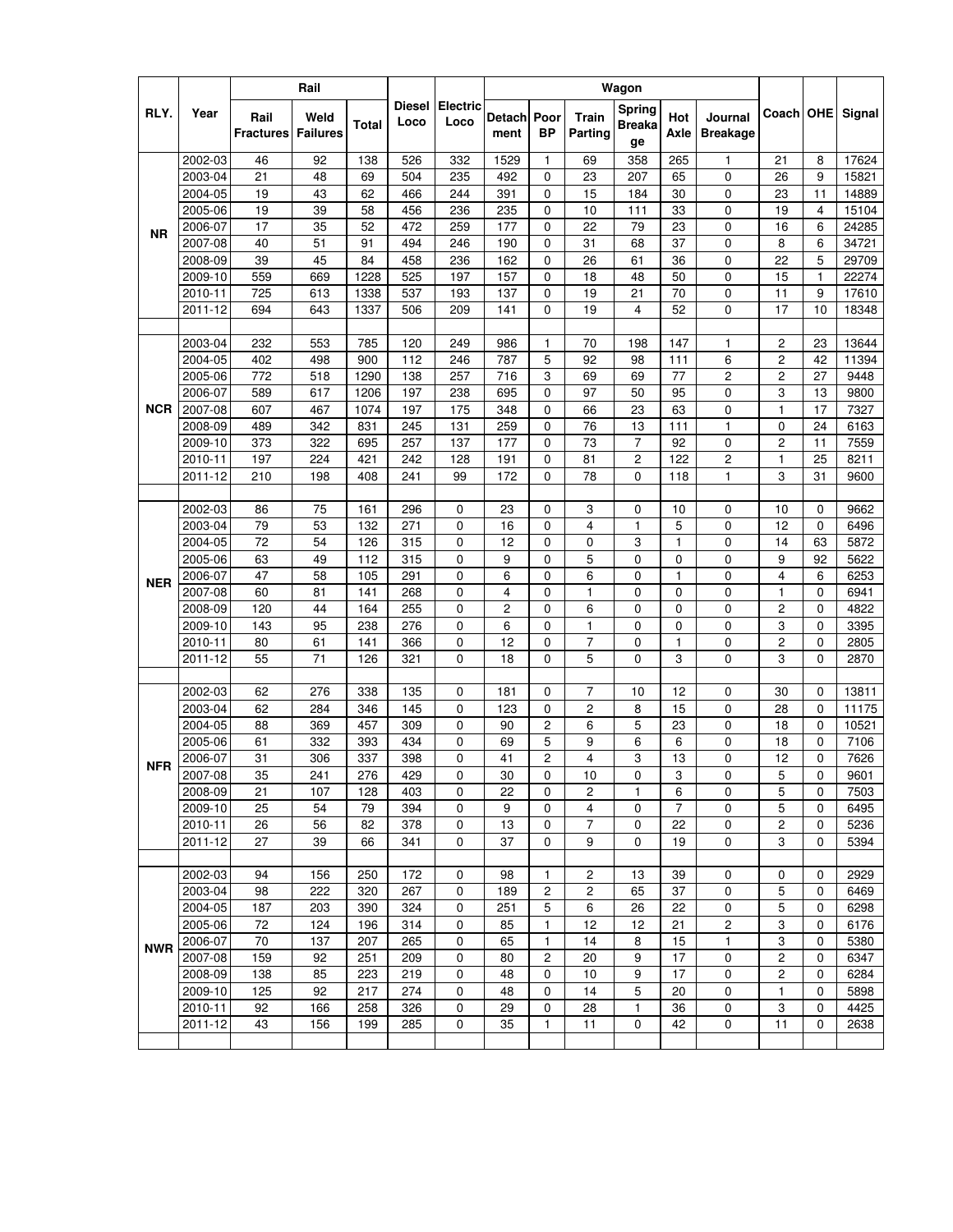|             |         |                          | Rail                    |                  |                       |                         |                |                   |                         | Wagon                         |                |                            |                |                |        |
|-------------|---------|--------------------------|-------------------------|------------------|-----------------------|-------------------------|----------------|-------------------|-------------------------|-------------------------------|----------------|----------------------------|----------------|----------------|--------|
| RLY.        | Year    | Rail<br><b>Fractures</b> | Weld<br><b>Failures</b> | <b>Total</b>     | <b>Diesel</b><br>Loco | <b>Electric</b><br>Loco | Detach<br>ment | Poor<br><b>BP</b> | <b>Train</b><br>Parting | Spring<br><b>Breaka</b><br>ge | Hot<br>Axle    | Journal<br><b>Breakage</b> | Coach   OHE    |                | Signal |
|             | 2002-03 | 550                      | 778                     | 1328             | 381                   | 178                     | 439            | 11                | 40                      | 203                           | 50             | 0                          | 14             | 28             | 5572   |
|             | 2003-04 | 465                      | 391                     | 856              | 248                   | 176                     | 336            | 4                 | 21                      | 207                           | 43             | $\mathbf 0$                | 15             | 19             | 4597   |
|             | 2004-05 | 283                      | 336                     | 619              | 259                   | 156                     | 194            | 3                 | 22                      | 107                           | 27             | 0                          | 20             | 36             | 11968  |
|             | 2005-06 | 264                      | 462                     | 726              | 311                   | 195                     | 136            | 2                 | 51                      | 109                           | 19             | 0                          | $\overline{7}$ | 33             | 10816  |
| <b>SR</b>   | 2006-07 | 272                      | 499                     | 771              | 314                   | 172                     | 93             | 0                 | 47                      | 69                            | 19             | 0                          | 9              | 27             | 7995   |
|             | 2007-08 | 393                      | 592                     | 985              | 334                   | 146                     | 76             | 1                 | 58                      | 51                            | 23             | 0                          | 9              | 39             | 8157   |
|             | 2008-09 | 400                      | 487                     | 887              | 190                   | 124                     | 16             | 0                 | 53                      | 21                            | 8              | 0                          | 15             | 19             | 7299   |
|             | 2009-10 | 394                      | 369                     | 763              | 138                   | 125                     | 46             | 0                 | 37                      | 21                            | 20             | 0                          | 13             | 14             | 6978   |
|             | 2010-11 | 186                      | 275                     | 461              | 168                   | 97                      | 51             | 0                 | 26                      | 53                            | 27             | 0                          | 12             | 20             | 7340   |
|             | 2011-12 | 207                      | 273                     | 480              | 168                   | 103                     | 46             | 1                 | 19                      | 0                             | 33             | 0                          | 20             | 7              | 5504   |
|             |         |                          |                         |                  |                       |                         |                |                   |                         |                               |                |                            |                |                |        |
|             | 2002-03 | 677                      | 3332                    | 4009             | 506                   | 250                     | 559            | 0                 | 140                     | 917                           | 55             | $\mathbf{1}$               | 12             | 4              | 4383   |
|             | 2003-04 | 573                      | 1182                    | 1755             | 453                   | 241                     | 329            | 0                 | 40                      | 344                           | 40             | 0                          | 9              | 4              | 3778   |
|             | 2004-05 | 559                      | 818                     | 1377             | 372                   | 185                     | 252            | 0                 | 38                      | 255                           | 48             | 0                          | 7              | 2              | 3050   |
|             | 2005-06 | 539                      | 835                     | 1374             | 305                   | 224                     | 125            | 0                 | 152                     | 67                            | 42             | $\mathbf{1}$               | 6              | 4              | 3175   |
|             | 2006-07 | 553                      | 482                     | 1035             | 238                   | 207                     | 30             | 0                 | 80                      | 0                             | 12             | 0                          | $\mathbf{1}$   | 6              | 2819   |
| <b>SCR</b>  | 2007-08 | 268                      | 355                     | 623              | 226                   | 192                     | 20             | 0                 | 47                      | 0                             | 11             | 0                          | 6              | 5              | 2075   |
|             | 2008-09 | 131                      | 1241                    | 1372             | 164                   | 178                     | 16             | 0                 | 25                      | 0                             | 12             | 0                          | 3              | 5              | 1393   |
|             | 2009-10 | 102                      | 1113                    | 1215             | 136                   | 158                     | 24             | 0                 | 46                      | 0                             | 20             | 0                          | 3              | 11             | 1375   |
|             | 2010-11 | 181                      | 1574                    | 1755             | 135                   | 137                     | 21             | 0                 | 32                      | 0                             | 13             | 0                          | 3              | $\overline{7}$ | 8651   |
|             | 2011-12 | 163                      | 1121                    | 1284             | 138                   | 169                     | 25             | 0                 | 31                      | 0                             | 21             | 0                          | $\mathbf 0$    | 16             | 10905  |
|             |         |                          |                         |                  |                       |                         |                |                   |                         |                               |                |                            |                |                |        |
|             | 2002-03 | 514                      | 703                     | 1217             | 904                   | 568                     | 742            | 12                | 309                     | 501                           | 155            | $\overline{\mathbf{c}}$    | 15             | 155            | 9982   |
|             | 2003-04 | 136                      | 181                     | 317              | 253                   | 294                     | 175            | 2                 | 100                     | 99                            | 32             | 0                          | 9              | 48             | 3066   |
|             | 2004-05 | 90                       | 143                     | 233              | 323                   | 290                     | 129            | 4                 | 85                      | 64                            | 26             | 0                          | 5              | 51             | 2376   |
|             | 2005-06 | 62                       | 121                     | 183              | 243                   | 280                     | 99             | 2                 | 67                      | 44                            | 24             | 0                          | 9              | 62             | 2423   |
| <b>SER</b>  | 2006-07 | 82                       | 177                     | 259              | 225                   | 259                     | 92             | 3                 | 177                     | 65                            | 38             | 0                          | $\mathbf 0$    | 54             | 4721   |
|             | 2007-08 | 145                      | 205                     | 350              | 208                   | 194                     | 97             | 0                 | 191                     | 20                            | 52             | 0                          | 5              | 46             | 6236   |
|             | 2008-09 | 97                       | 142                     | 239              | 123                   | 121                     | 37             | 3                 | 156                     | 3                             | 32             | 0                          | 6              | 38             | 6013   |
|             | 2009-10 | 133                      | 169                     | 302              | 93                    | 102                     | 27             | 7                 | 157                     | 6                             | 48             | 0                          | $\overline{c}$ | 31             | 6514   |
|             | 2010-11 | 132                      | 127                     | 259              | 88                    | 117                     | 17             | 7                 | 93                      | 4                             | 53             | 0                          | 4              | 30             | 5158   |
|             | 2011-12 | 163                      | 176                     | 339              | 70                    | 119                     | 10             | $\overline{c}$    | 62                      | 0                             | 32             | $\mathbf{1}$               | 12             | 23             | 4910   |
|             |         |                          |                         |                  |                       |                         |                |                   |                         |                               |                |                            |                |                |        |
|             | 2003-04 | 114                      | 350                     | 464              | 115                   | 151                     | 192            | 3                 | 106                     | 190                           | 42             | 0                          | 3              | 121            | 3564   |
|             | 2004-05 | 101                      | 276                     | $\overline{377}$ | 128                   | 144                     | 141            | 3                 | 126                     | 114                           | 32             | $\pmb{0}$                  | 0              | 93             | 3685   |
|             | 2005-06 | 91                       | 226                     | 317              | 126                   | 173                     | 158            | $\Omega$          | 145                     | 50                            | 48             | $\mathbf 0$                | $\overline{c}$ | 51             | 2933   |
|             | 2006-07 | 42                       | 149                     | 191              | 134                   | 158                     | 147            | $\mathbf 0$       | 137                     | 39                            | 48             | 0                          | $\overline{c}$ | 35             | 4494   |
| <b>SECR</b> | 2007-08 | 37                       | 172                     | 209              | 95                    | 122                     | 131            | 1                 | 106                     | 18                            | 57             | 0                          | 0              | 43             | 8296   |
|             | 2008-09 | 47                       | 217                     | 264              | 66                    | 94                      | 108            | 1                 | 112                     | 1                             | 55             | 0                          | 1              | 46             | 7837   |
|             | 2009-10 | 73                       | 268                     | 341              | 27                    | 104                     | 164            | $\overline{c}$    | 123                     | 1                             | 47             | 0                          | $\mathbf{1}$   | 52             | 7510   |
|             | 2010-11 | 59                       | 139                     | 198              | 33                    | 94                      | 138            | $\mathbf 0$       | 92                      | 0                             | 53             | 0                          | $\mathbf 0$    | 40             | 7113   |
|             | 2011-12 | 53                       | 136                     | 189              | 42                    | 95                      | 81             | 0                 | 56                      | 0                             | 54             | 0                          | $\mathbf 0$    | 18             | 6390   |
|             |         |                          |                         |                  |                       |                         |                |                   |                         |                               |                |                            |                |                |        |
|             | 2003-04 | 97                       | 844                     | 941              | 242                   | 0                       | 52             | 3                 | 67                      | 9                             | 8              | 1                          | 4              | 15             | 2573   |
|             | 2004-05 | 69                       | 692                     | 761              | 265                   | 0                       | 39             | 4                 | 78                      | 15                            | 8              | 0                          | $\mathbf{1}$   | 23             | 4172   |
|             | 2005-06 | 53                       | 342                     | 395              | 183                   | 0                       | 27             | 0                 | 77                      | 2                             | 12             | 0                          | 9              | 12             | 3745   |
|             | 2006-07 | 46                       | 197                     | 243              | 124                   | 6                       | 11             | 0                 | 39                      | 0                             | 5              | 0                          | 4              | 10             | 3210   |
| SWR         | 2007-08 | 55                       | 172                     | 227              | 114                   | 0                       | 13             | 0                 | 43                      | 0                             | $\overline{7}$ | 0                          | $\overline{4}$ | 3              | 4993   |
|             | 2008-09 | 43                       | 197                     | 240              | 112                   | 0                       | 0              | 1                 | 44                      | 0                             | 1              | 0                          | $\mathbf 0$    | 1              | 4572   |
|             | 2009-10 | 49                       | 208                     | 257              | 98                    | 0                       | 9              | $\mathbf 0$       | 26                      | 0                             | 6              | 0                          | 3              | 13             | 4742   |
|             | 2010-11 | 48                       | 193                     | 241              | 106                   | 0                       | 8              | 0                 | 34                      | 0                             | 5              | 0                          | $\overline{c}$ | 10             | 3941   |
|             | 2011-12 | 60                       | 162                     | 222              | 108                   | 0                       | 37             | $\mathbf 0$       | 24                      | 0                             | 18             | 0                          | $\mathbf{1}$   | 9              | 4046   |
|             |         |                          |                         |                  |                       |                         |                |                   |                         |                               |                |                            |                |                |        |